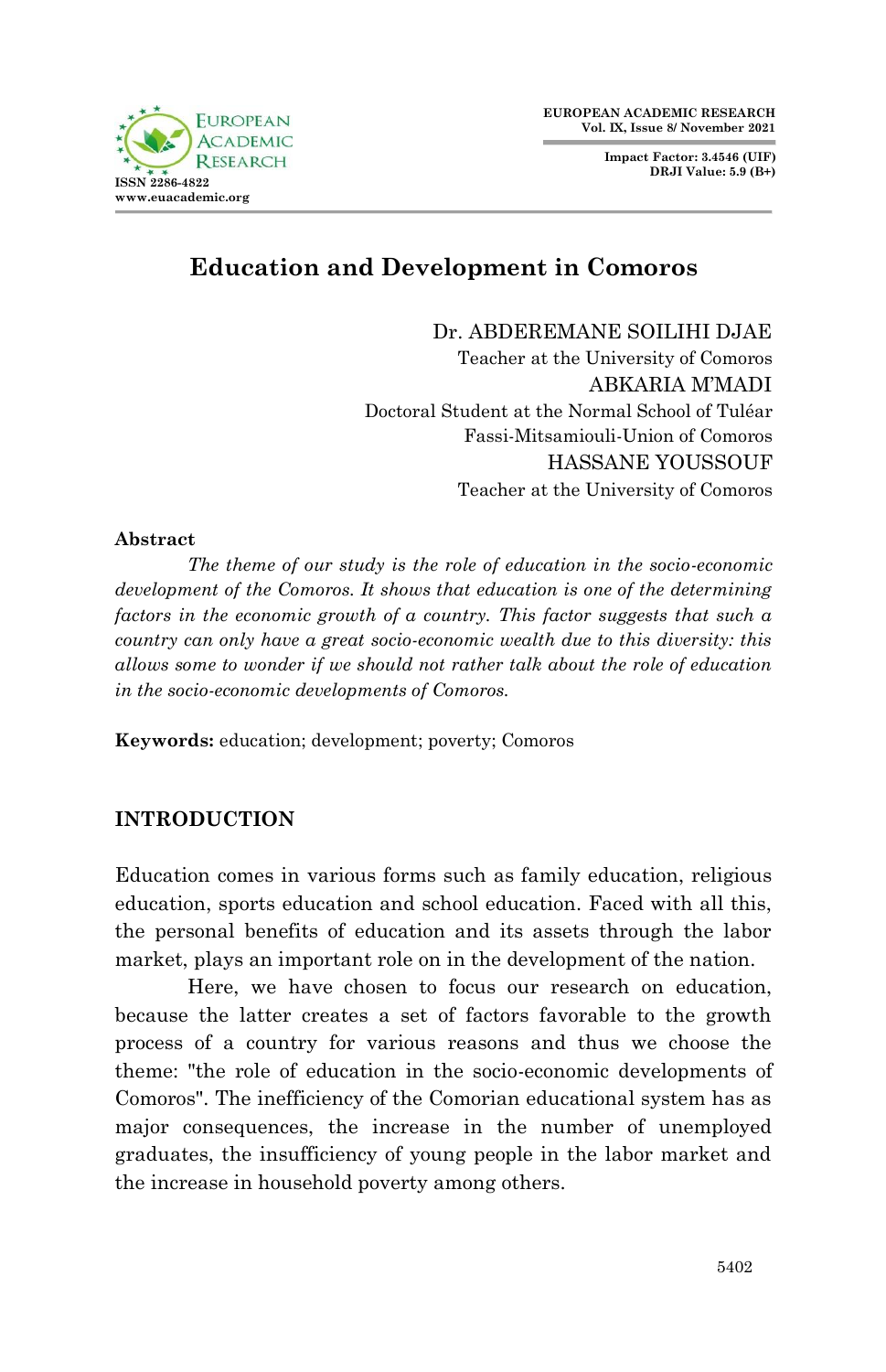However, we will not try to insist on the inefficiency of the educational system at all, but we will try to show the socio-economic development of Comoros through education. This is what most motivated us to deal with such a subject. Therefore, we have conducted a preliminary study on the role played by education in the development process of Comoros.

# **I. PROBLEMATIC AND RESEARCH HYPOTHESES**

In this article, we will focus mainly on the study of education as a means of fighting poverty and raising awareness of its impacts.

It is in this context that we draw up our problematic in order to discern the role of education in the socio-economic development of the Comoros.

What is the role of education in the development process of the Union of the Comoros?

# **Research Hypothesis**

In order to facilitate the understanding of our study, it was essential for us to formulate the hypotheses that will help guide us throughout our work. This will allow us to draw conclusions about its scope.

- Education would participate in a strong attraction on the labor market policy and in the development of the country if the authorities put more resources on its development.
- The existence of a better education in Comoros would form a palisade against poverty if all the actors advocate for quality education for all and everywhere.
- $\triangleright$  The involvement of the public authority in the educational system would promote the economic, social and institutional development of the country.
- $\triangleright$  The religion, culture and tradition of Comorian society will not be neglected in the promotion of Comorian education if the state institutionalizes Koranic schools.

# **General Objective**

The objective of this work is to present the context in which Comorian education is presented and the possibility of improving the situation. Such a description is essential insofar as the country has experienced a decline in the level of students and pupils throughout the islands.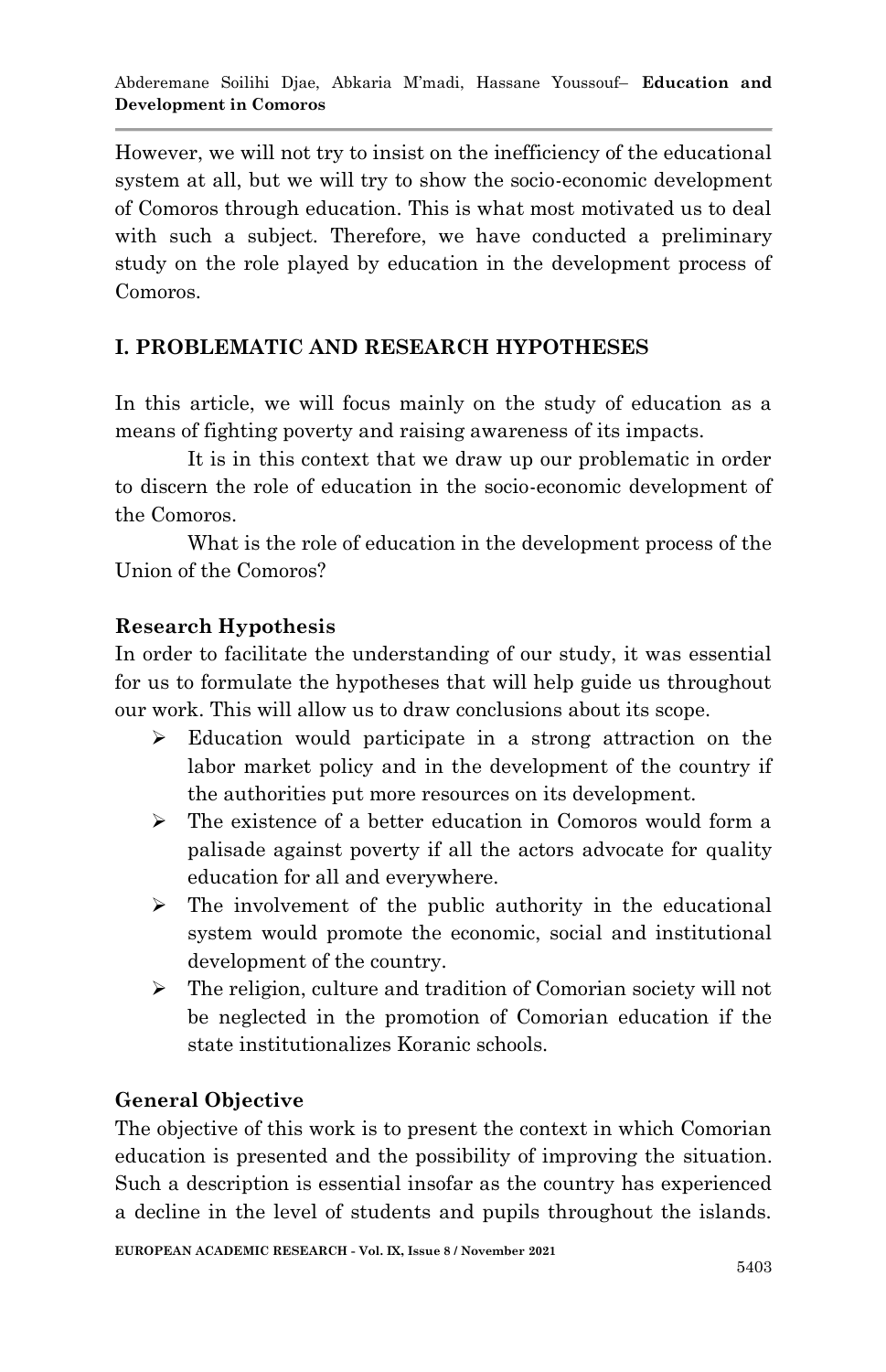Thus, education, being one of the driving forces contributing to the process of socio-economic development of Comoros, deserves deeper analysis.

# **Specific Objectives**

It is through this general objective that we have drawn up our specific objectives:

- To assess the relevance of education in Comoros as a whole.
- Determine the different types and forms of education in Comoros.
- Assess the prevalence of educational attendance in the private and public sectors.
- $\triangleright$  Determine the responsibility and necessity of education in the development of Comoros.
- Demonstrate the importance of education as a means to fight poverty.
- $\triangleright$  Identify the problems and challenges of the Comorian education sector.
- $\triangleright$  Propose palliative recommendations with adequate measures to meet the expectations of education.

# **Justification For The Choice Of Theme**

Despite all the efforts made by the state to improve the quality of education, the country's poverty poses a very delicate problem. Therefore, the role of education remains a better asset for development. The poverty of households, the illiteracy rate, the anti-Covid 19 barrier measures among others, make us wonder about the place of the education system in the development of Comoros.

# **II. MATERIALS AND METHODS**

Our preliminary study was carried out in some regions of the Comorian islands between January 2020 and July 2021. The objective of this study is to provide some clues that will allow the actors of education to act in time in order to considerably improve the level of pupils and students especially in rural areas and to institutionalize the education of Koranic schools in the whole territory.

Our investigation concerns the issue of education as a factor of development in a country in general and in Comoros in particular.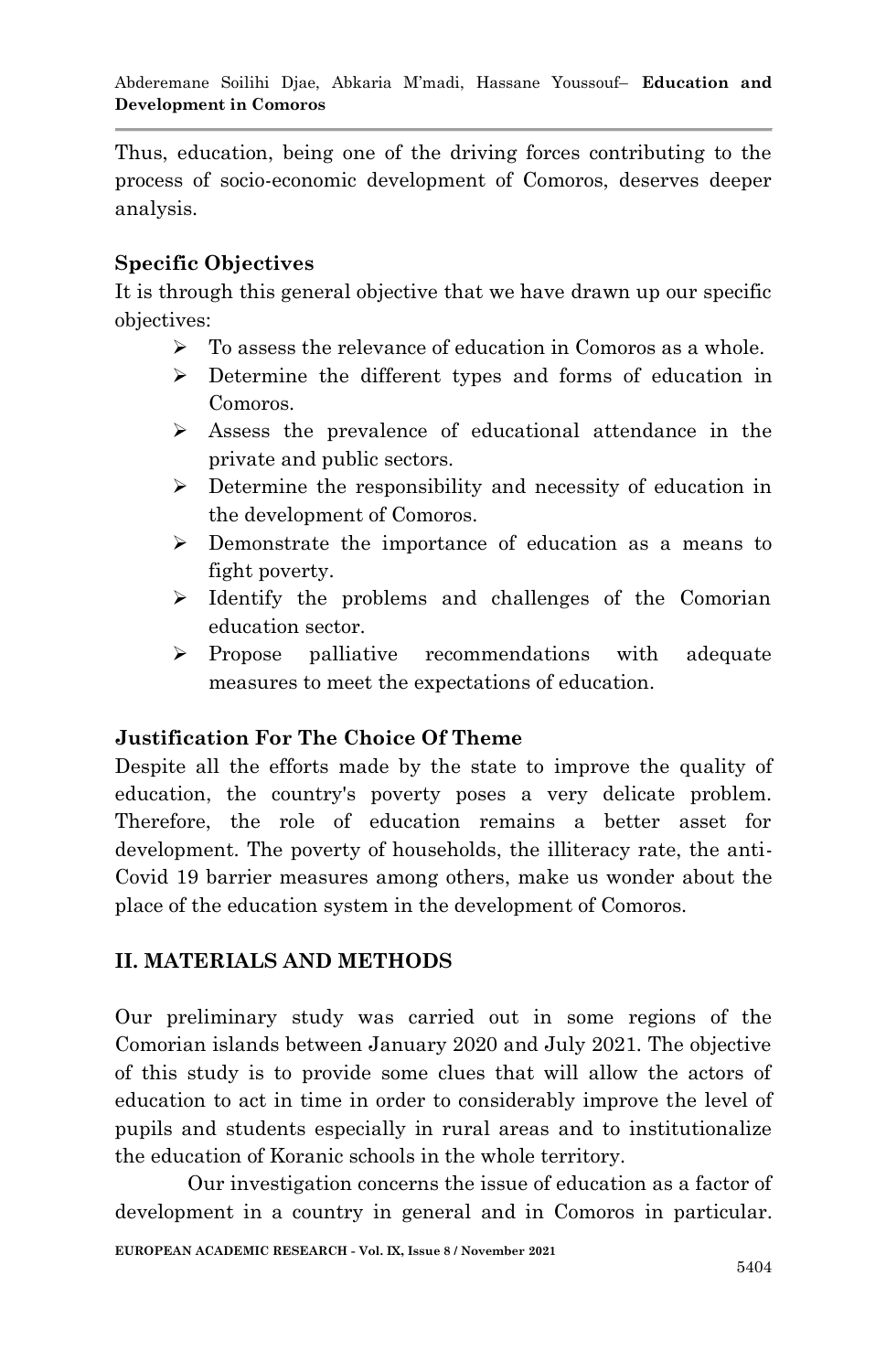Specifically, this study aims to demonstrate the importance of education as a lever for socio-economic development and to raise awareness among the population of the danger of illiteracy and school dropout, which is gaining ground. We interviewed 34 people working in the education system, 19 religious leaders and 25 parents of students.

# **Data Collection Tool**

During the survey, interviews were conducted using a pre-established questionnaire with the people mentioned above. It allows us to identify all the constraints and assets in this area. An individual survey was conducted with the women most affected by this study and with education stakeholders from early childhood to higher education. We also consulted documents framing our research theme. All the women in our study were targeted according to age and place of residence. They ranged in age from 17 to 52. Nearly half of the people in our survey are women and live in rural areas.

# **III. RESULTS**

The materials and methods we identified in the previous section will be used to conduct and reveal, in an explicit manner, the corresponding results. After interviewing the people mentioned in this study, we consulted documents necessary for our research. The study of these documentary sources, the field surveys and the internet research allowed us to establish and map the results of this preliminary study.

|  |  |  | Table 1: Rural education actors |  |
|--|--|--|---------------------------------|--|
|--|--|--|---------------------------------|--|

| Year      | Female | Male | . п.<br>Total/year |
|-----------|--------|------|--------------------|
| 2020-2021 | 12     | 10   | 22                 |

Source : Author's survey

|  |  | <b>Table 2: Urban Education Stakeholders</b> |  |  |
|--|--|----------------------------------------------|--|--|
|--|--|----------------------------------------------|--|--|

| Year      | Female | Male | Total/year |
|-----------|--------|------|------------|
| 2020-2021 | 08     | 04   | 1 ๑<br>┸   |

Source : Author's survey

These two tables allow us to draw many more lessons showing that more efforts must be made by women than by men. The rural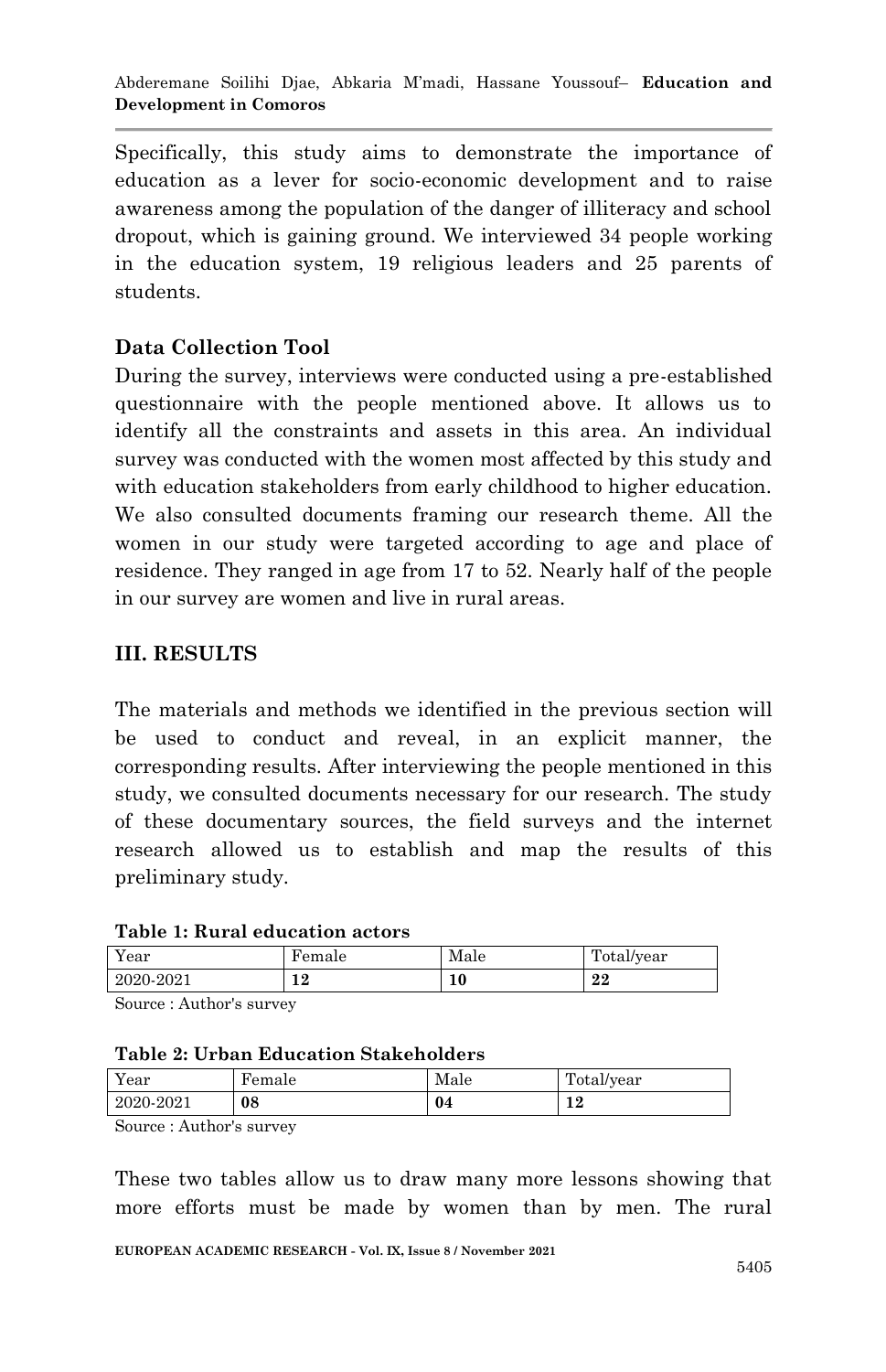environment deserves more attention from the central and island authorities. Education actors at the island level are much more willing to answer our questions than their counterparts working within the union of the Comoros.

#### **Table 3: Parents of students by gender**

| .                   |      |        |                   |
|---------------------|------|--------|-------------------|
| Respondents         | Male | Female | $_{\text{Total}}$ |
| Parents of students |      |        | 25                |
|                     |      |        |                   |

Source: Author's survey

We note that the female gender strongly forms an important part of our study. They are eager for government intervention to improve household incomes, especially during the Covid 19 pandemic. The improvement of a household is synonymous with the development of national education.

#### **Table 4: Religious leaders by gender**

|                 | . . |      |        |       |
|-----------------|-----|------|--------|-------|
| Respondents     |     | Male | Female | Total |
| Chefs religieux |     | 19   | 00     | 19    |
| $\sim$          |     |      |        |       |

Source: Author's survey

This table shows that female religious leaders are almost non-existent in a patrilineal society like the Comoros, where religion and tradition are almost inseparable. In this study, we have met only one female religious leader despite multiple searches throughout the territory.

#### **IV. DISCUSSION**

#### **1. General information on the Comorian education system**

The education system of any country has a symmetrical or dual relationship with the society in which it operates:

First, society is characterized by contextual elements that significantly influence the coverage of the education system and its functioning; these include external constraints that limit its development. In this respect, we are thinking first of all of the demographic dimension, which determines the number of young people in the country who are candidates for schooling, and secondly of the economic and public finance dimension, which determines the volume of budgetary resources likely to ensure its financing. It may also be a question of general cultural and social values and practices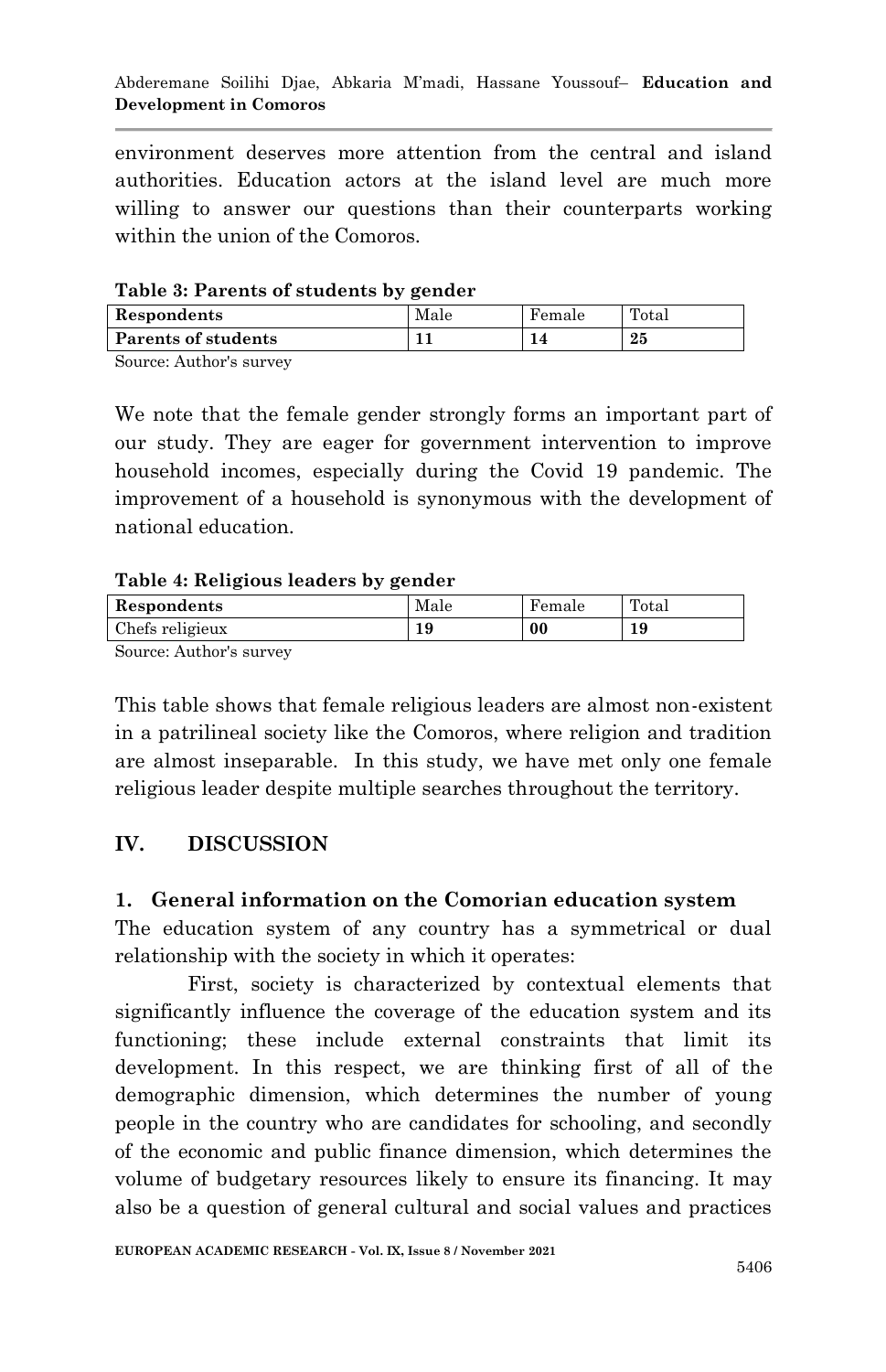that both affect the demand for education and contribute to the definition of educational content.

Second, the education system contributes to the economic and social development of the country. It does so through its many virtuous effects such as those on the development of public life in a democratic context, the increase of labor productivity at the individual level and economic growth and poverty reduction at the aggregate level, the strengthening of national capacities for policy design and implementation, and innovation, whether economic, financial or technological. There are also more direct influences on individual behavior and the achievement of important social objectives (birth planning and population growth, improving the health situation in the country, including reducing infant mortality, etc.).

#### **2. Organization and structure of the education system**

There are two educational systems where children can evolve in parallel and simultaneously: the Koranic school and the official school.

The Koranic school is a secular and democratic institution par excellence, very strongly established in the country, each village having several. The mission of this school is to provide religious education aimed at reinforcing the Islamic culture and religion. This entirely autonomous institution is an initiative of the teacher who welcomes the children in his home and who sets his own organization without any hierarchy. It escapes any control of the State. The child can stay there from the age of 3 until the age of his "spiritual" majority. The teaching languages are Shikomori and Arabic.

The adjective "Koranic" implies initiation into the dogmas of the Koran. Therefore, this teaching proceeds in stages. It is considered impossible to introduce the Comorians to the Arabic language without learning the alphabet of this language and other syntactic rules. It is in this process that the Comorian child gains access to the reading of the Koran, according to the modalities by which it responds to certain religious rites. Religious patriotism in the Archipelago is due to the cultural interbreeding between the Comorians and the Arabs coming from the Persian Gulf dating from the 12th century of the Christian era. The Comorian population continued to prefer the Koranic school for various reasons, especially because :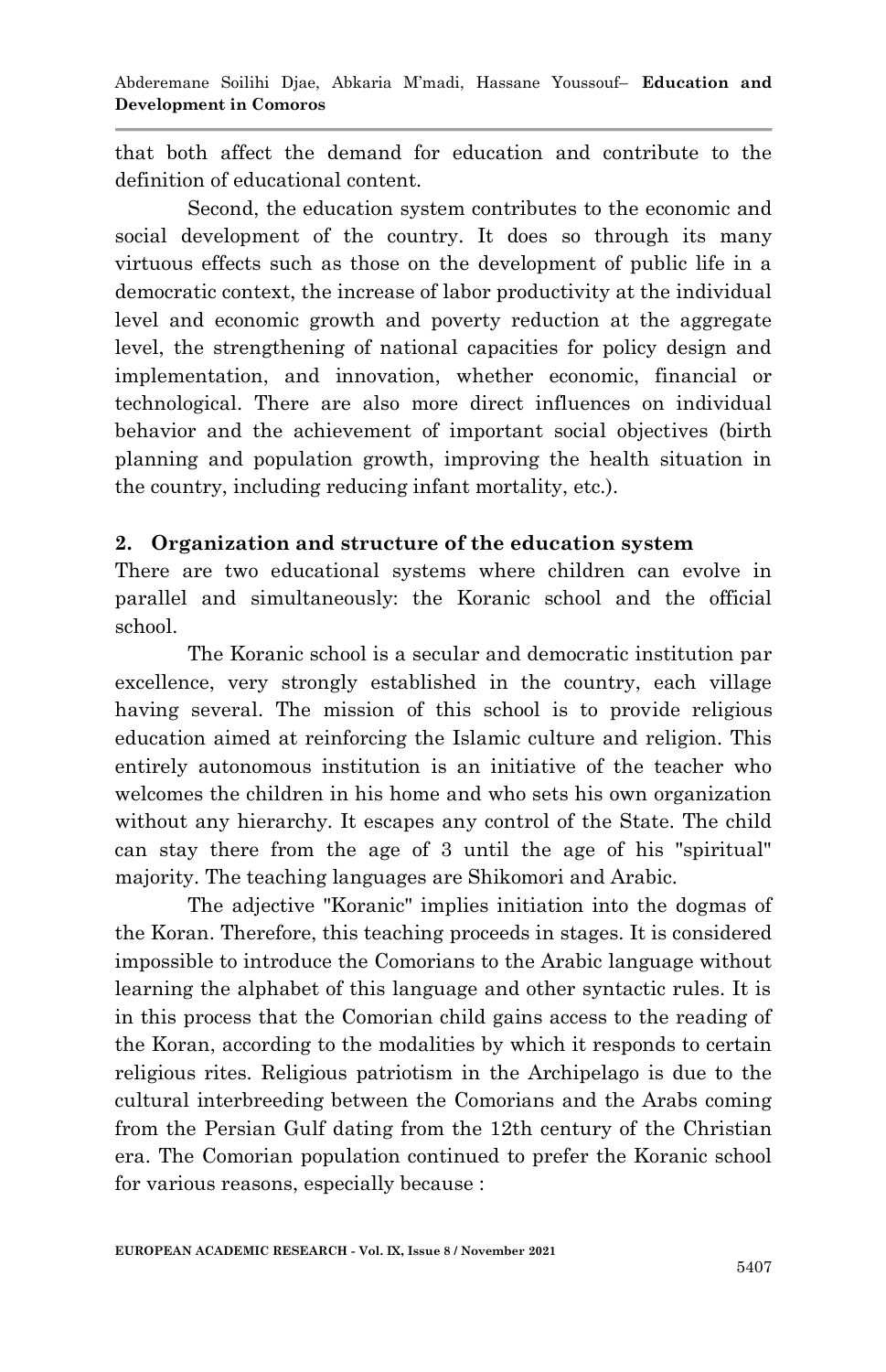It is in the Koranic school that one learns the religious knowledge and a little bit of the Arabic language which remains essential to claim a better recognition of the Muslim religion.<sup>1</sup>

This educational system is an opening for the Comorian child. The reform of this education allows the learning of the Arabic language to flourish. The latter facilitates the translation of the Koran and the Hadiths. Any Comorian can understand Arabic as well as English insofar as even the Comorian language is made up of 33% of Arabic vocabulary. The Koranic school has facilitated communication between the Comorian and foreigners who know how to express themselves in Arabic.

The official school is an institution inspired by the French model, under the supervision of the Ministry of National Education, with four levels, including pre-elementary education, which is now entirely community-based and private, and elementary, secondary and higher education.

The official school is an institution inspired by the French model, under the supervision of the Ministry of National Education, with four levels, including pre-elementary education, which is currently entirely community and private, and elementary, secondary and higher education. The reform of the education system currently being prepared proposes to integrate these two types of educational institutions.

The languages of instruction are French and Arabic. Until the end of the 1980s, education in Comoros was mainly provided in public schools. Since the beginning of the 1990s, private education has developed rapidly, partly as a result of the disruptions that have affected the functioning of public schools.

# **3. The different stages of formal education**

Normally, the school curriculum begins in kindergarten and ends at the university level. This curriculum is structured as follows: preprimary, primary, secondary and higher education.

In this document, we will see successively these different stages and their role in education.

1

<sup>&</sup>lt;sup>1</sup> MISBAHOUDINE Ben Ahmed, Contribution to the study of religious history, from the origins to our days, Master's thesis, history, University of ...2004, p.6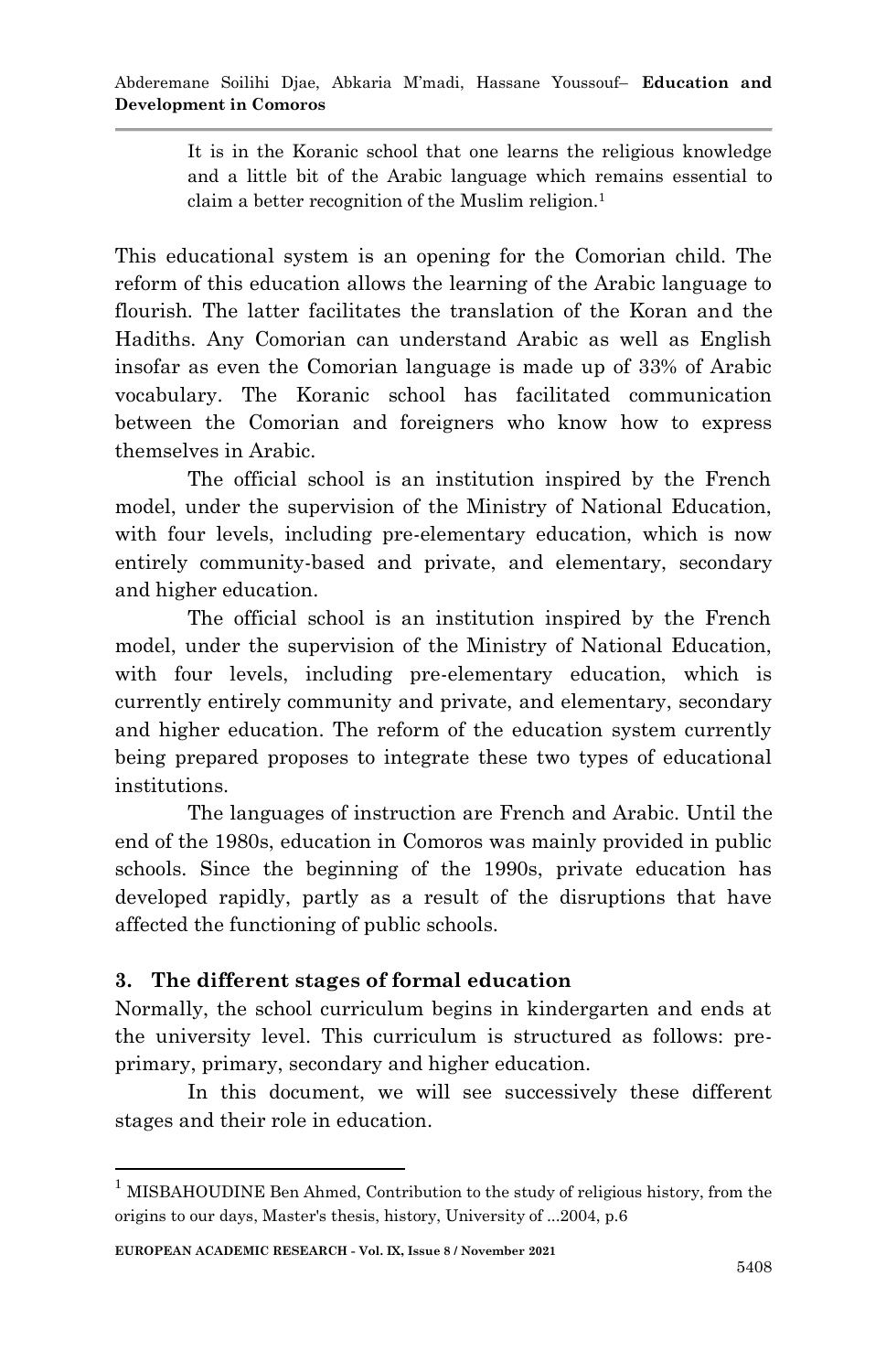Pre-school education takes the form of crèches, nurseries, kindergartens, pre-schools and introductory classes. In general, children are admitted to kindergarten from the age of 2, because according to researchers, it is from this age that the child has the ability to understand what is being taught, and thus form himself. The general objective of pre-primary education is to develop all the possibilities of the child, in order to allow him to form his personality and to give him the best chances to reach his ambitions. However, pre-primary education is not compulsory, as it is also possible to start school in primary school.

In most of the world's contemporary educational systems, secondary education includes the formal education that occurs during adolescence. Depending on the system, the schools for this period, or part of it, may be called secondary or high schools, gymnasiums, high schools, colleges or vocational schools. The exact meaning of any of these terms varies from system to system. The exact boundary between primary and secondary education also varies from country to country and even within them, but it is generally around the seventh to tenth grade. Secondary education occurs primarily during adolescence. The purpose of secondary education can be to give common knowledge, to prepare for higher education or to form directly into a profession.

# **The fundamental function of the Comorian Edict**

According to Darwin's studies, "man is in perpetual evolution, and our history reveals to us that this evolution does not occur by chance, but by the fruit of education".thus, as G.MIALARET (1987) said, education plays an important social role, it served to transmit values, in a certain way to ensure the social promotion of children of modest origin.

To this end, according to F. HARBISON: education aims at inculcating general knowledge and developing basic intellectual capacities, because the development of human resources would increase the sum of knowledge, skills, work abilities and natural gifts of all members of a society that are essential for both social and economic development.

In a more economic sense, the role of education is to provide skilled labor and techniques without which physical capital would be wasted, since a country needs well-trained political leaders, lawyers,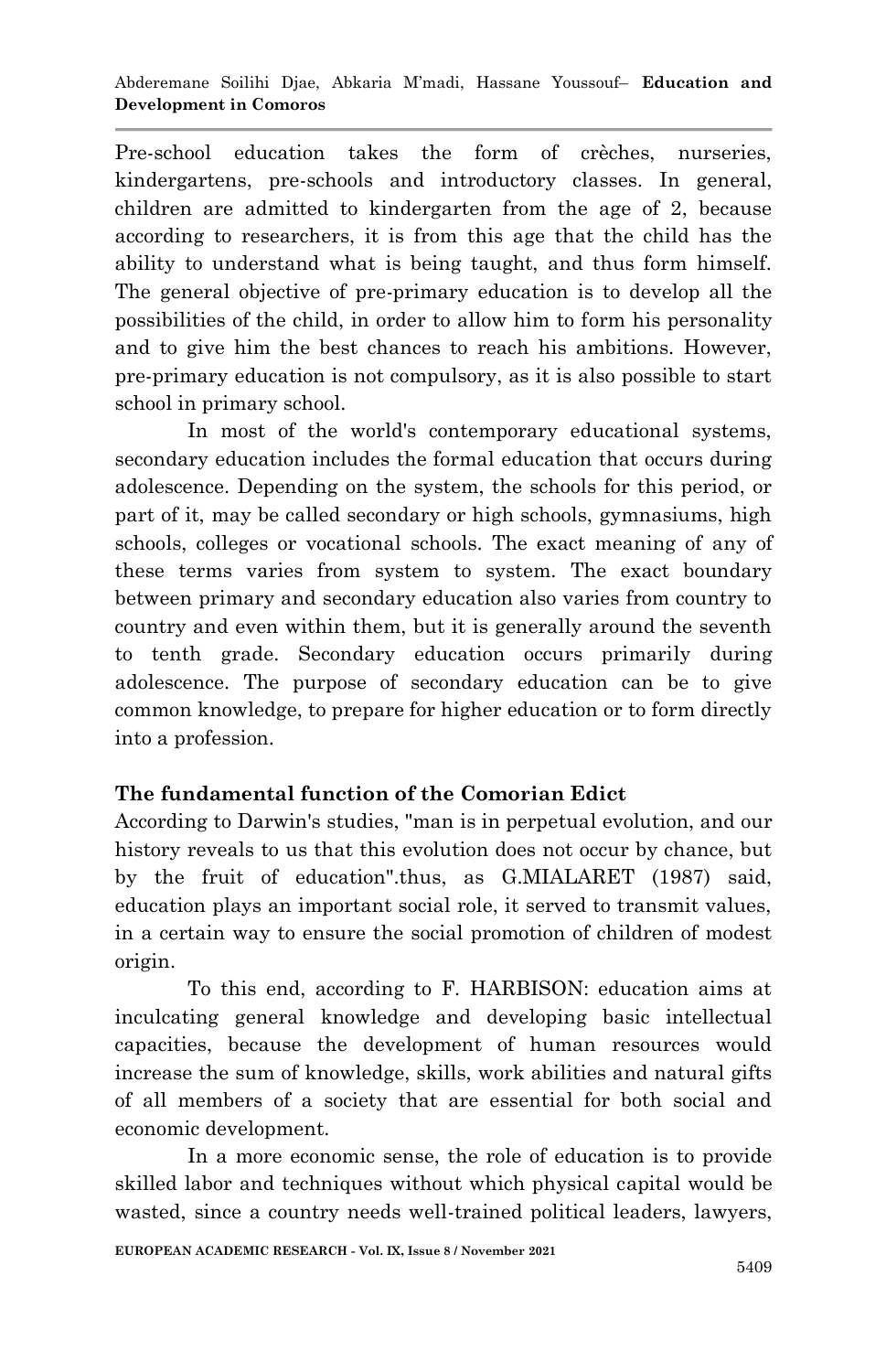artists, writers, and journalists to stimulate its development. It is created a climate of expansion by giving the masses the possibility to think further than their immediate needs and difficulties. But it also teaches the farmers simple and elementary agricultural techniques which provide a slight increase in consumer goods in addition to those necessary for subsistence and which can be the basis for physical accumulation.

The educational system is then the set of all the elements playing a role in the achievement of education. Educational systems vary greatly in space and time. The education of a person is sometimes more adapted to the socio-economic requirements of adults (the need for child labor, adult work, especially for women, etc.) than to the needs of the child. However, there are some more or less generalized formulas:

-Education focuses on children and is only marginally concerned with adults.

-During early childhood, education is provided by the family, where the oral language and the rudiments of social life are learned.

-During childhood (from about 7 years old until puberty), education is taken care of in a collective way (at least partially), for the learning of legal, religious and cultural rudiments (including, eventually, the written language).

-During adolescence, specialization, through apprenticeship with a master or his disciple. Generally speaking, the role of education is to provide citizens with skills that are useful for individual and collective needs, in order to be able to live normally. It is an instrument of discovery of all that is beyond reality, to satisfy the needs of research.

# **CONCLUSION**

The role of education is to improve the qualitative aspects of the individual or the community. Among these aspects, we can remember: attitude, behavior, value and motivation. Each of these terms will be explained in turn, as they determine, respectively, the role that education plays in development.